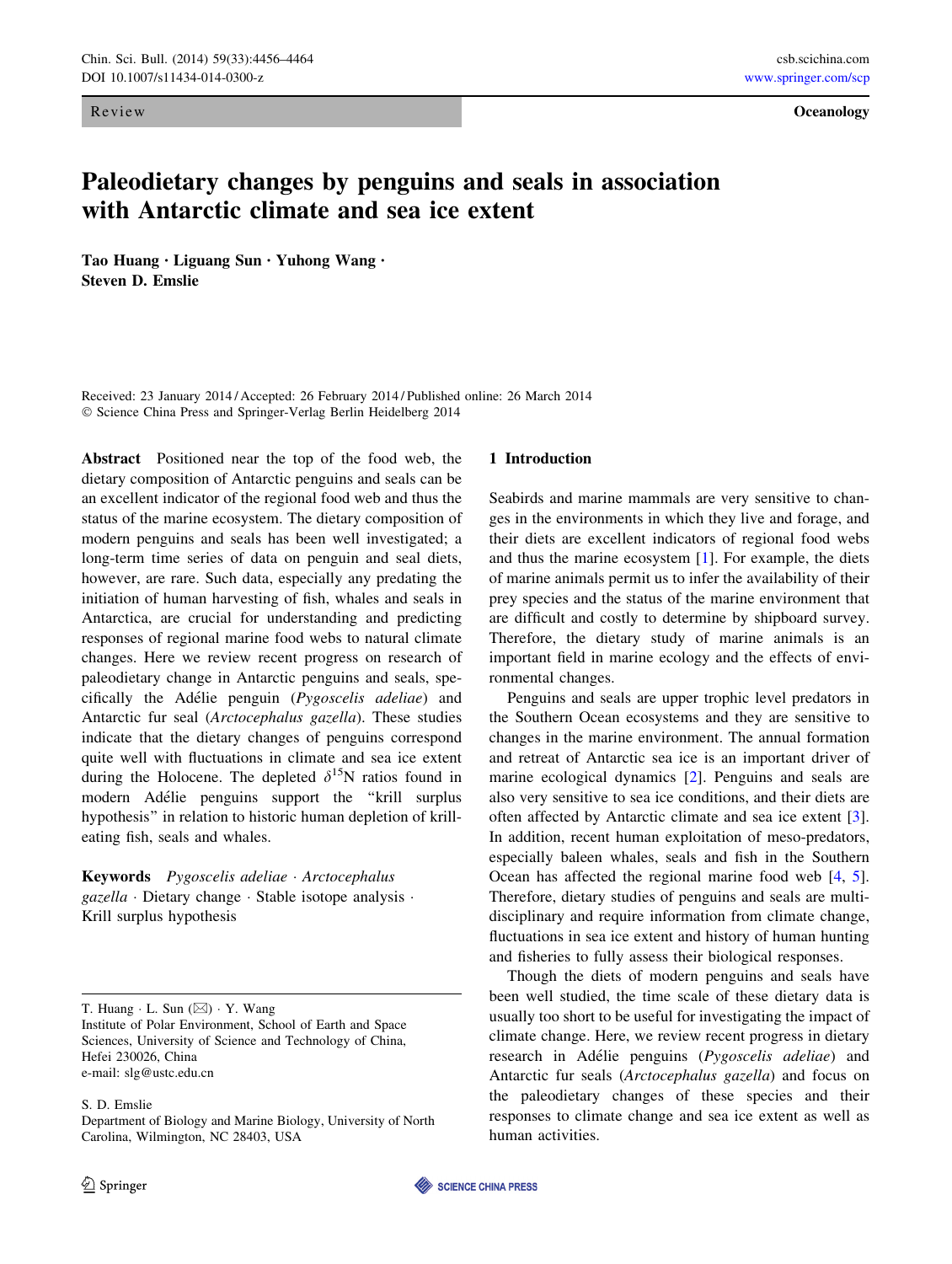#### 2 Methods and materials for dietary study

The primary conventional method for studying diets of top marine animals is to identify prey taxa from stomach contents [\[6](#page-6-0)], guano and excrement [[7\]](#page-6-0). Dietary information also can be obtained from seabird-formed ornithogenic soils [\[8](#page-6-0)]. These traditional methods provide us with the prey items that are not completely digested. Biogeochemical methods are based on the analyses of stable C and N isotope ratios, fatty acids and DNA signatures on predator tissues, and they have been successfully used to infer an animal's average dietary composition [[9–13\]](#page-6-0). A major advantage of these methods is that they are able to assess animal diets at different time scales, from days for blood plasma to weeks for feathers and hairs, and to months of collagen from bones [[14\]](#page-6-0). Additionally, the common biases often associated with sampling stomach contents do not exist for these indirect biogeochemical methods. While the indirect approaches also have some limitations, such as that the stable isotope method could not provide the specific items in the diet.

Adequate study samples and materials are critical for paleodietary reconstructions. At present, there are primarily two types of material for past dietary reconstruction of penguins and seals in Antarctica. The first is the penguinformed ornithogenic soils and seal-formed excrement soils in abandoned colonies, which contain organic remains such as bones, feathers, eggshell fragments, hairs, otoliths and squid beaks from the penguins/seals and their prey. This material, however, usually provides a discontinuous profile. The second is sediments containing excrement and prey remains deposited in lakes or ponds near penguin or seal colonies, or molt and haul out sites, with continuous accumulation of guano, excrement and organic remains on ice-free beaches and marine terraces [[15\]](#page-6-0). The chronology of ornithogenic soils/sediments can be established by performing  $\angle AMS^{14}C$  dating on organic remains as old as about 50,000 years, and  $^{210}Pb$  and  $^{137}Cs$  dating on sediments no more than 200 years old. Identification of prey taxa from ornithogenic soils or stable isotope analyses on subfossil tissues thus provides a continuous or near-continuous record on the dietary composition of penguins and seals in the past and their responses to climate change, the marine environment and/or human activities.

## 3 Principles of stable isotope analysis for dietary reconstruction

Stable C and N isotope ratios can be used to trace prey sources because of the kinetic isotope effects in biological metabolic processes. Metabolic processes involve the breaking and/or synthesis of biochemical compounds, and

the molecules with lighter nitrogen-14 are preferentially utilized over the same molecules with the heavier nitrogen-15 [[9,](#page-6-0) [10\]](#page-6-0) in the processes. In marine food webs, the nitrogen isotope ratio ( $^{15}N/^{14}N$ ,  $\delta^{15}N$ ) shows an enrichment of  $\sim$  3 ‰–5 ‰ from prey to predator [\[11](#page-6-0)]. The carbon isotope ratio  $({}^{13}C/{}^{12}C, \delta^{13}C)$ , however, does not show noticeable enrichment between each trophic level but changes remarkably between habitats such as inshore vs. offshore or benthic vs. pelagic [\[16](#page-6-0)]. Thus, the  $\delta^{15}N$  value is used to indicate the trophic level of the predator, though not the specific items in the diets [[11\]](#page-6-0);  $\delta^{13}$ C of marine animals is usually employed to determine their foraging habitat and movement in space and time [\[16](#page-6-0)]. Stable C and N isotope ratios were used to determine ancient human diets in early research [\[17–19](#page-6-0)], and have been excellent tools for investigating marine ecology and environments during the past few decades [\[20–23](#page-6-0)].

Preservation of samples for stable isotope analyses is an important issue in paleodietary research. Diagenetic processes may change dietary signals in samples through time. For example, abnormally high  $\delta^{15}N$  values were observed in penguin ornithogenic soils [[24–26\]](#page-6-0) and penguin and seal excrement sediments [\[27–30](#page-7-0)]. These very high values are due to substantial fractionation in the excrements from ammonia volatilization  $[24]$  $[24]$ , during which <sup>14</sup>N is emitted with ammonia and  $15N$  is enriched in the remaining soils and sediments. Therefore the  $\delta^{15}N$  value in ornithogenic soils or sediments is not a good proxy for dietary inference, though organic remains preserved in these soils are not affected by volatilization [\[31](#page-7-0)]. Although clear diagenetic alterations occur in outer margins of the eggshell carbonate following burial in ornithogenic soils, the inclusion of unaltered  $CO_3^{2-}$  from the original eggshell material allows for the fossil's use in isotopic reconstructions [[32\]](#page-7-0). For samples that were less affected by the diagenetic process such as collagen of bone and keratinous feather and hair, their preservation status could be distinguished by comparing the C/N ratios between modern and ancient samples [\[33](#page-7-0), [34](#page-7-0)].

Measurement of baseline values is another important issue in stable isotopic reconstruction of paleodietary change [[27,](#page-7-0) [30\]](#page-7-0). For example, the change of predator's  $\delta^{15}$ N values over time could be caused by either dietary change and/or variability of  $\delta^{15}N$  values at lower trophic levels. Therefore, the measurement of baseline or lower trophic prey values is helpful for stable isotope dietary studies [[35\]](#page-7-0). For a time series on isotope values of predators, it is best to conduct a comparison with the baseline over time. In the cases of absence for baseline values, we can study the change of the controlling factors that determine the baseline variability and infer whether or not it has contributed to fluctuations in paleodietary signals of the predators [[27,](#page-7-0) [30\]](#page-7-0).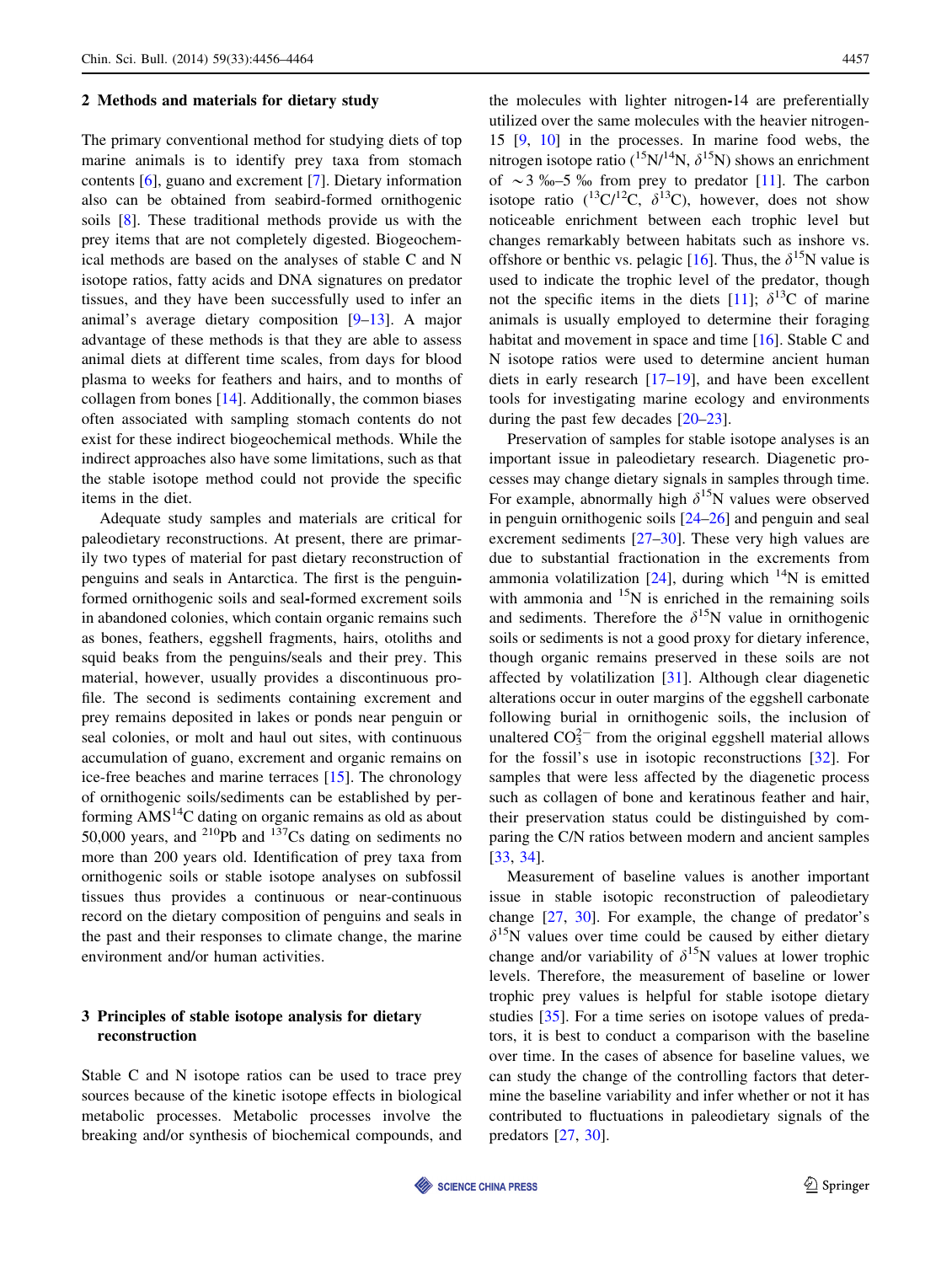## 4 Progress in dietary studies in penguins and seals

## 4.1 Modern diets of Adélie penguin and Antarctic fur seal

Dietary composition of modern penguins and seals provides a clue to their diets in the past. There have been numerous dietary studies of modern Adélie penguins and Antarctic fur seals in Antarctica and sub-Antarctica (Fig. 1). Adélie penguin diet has been investigated since the early 20th century [\[36](#page-7-0)]. Nearly a century of research from analyses of stomach contents and fecal samples of these seabirds indicate that Adélie penguins feed primarily on Antarctic krill (Euphausia superba) in the Antarctic Peninsula and Scotia Sea, ice krill (E. crystallorophias) and Antarctic silverfish (Pleuragramma antarcticum) in the Ross Sea, and krill, fish and amphipods in coastal areas of East Antarctica [[37\]](#page-7-0) (see Table 2.1 in Ainley [\[37](#page-7-0)] and references therein). In addition, Adélie penguins foraging along or beyond the continental shelf break consume more E. superba, while penguins in coastal areas prey on a mixture of *E. superba, E. crystallorophias*, and fish [\[38](#page-7-0)]. Stomach content and fecal analyses indicate that Antarctic fur seals primarily rely on Antarctic krill and fish, with a greater proportion of krill in high Antarctic areas and fish in sub-Antarctica [\[39\]](#page-7-0). While Reid et al. [\[5](#page-6-0)] concluded that fur seals in Scotia Sea area used to eat a lot more fish before the industrial fishing.

There have been a growing number of stable isotope studies on the diet of modern penguins and seals in Antarctica. Ainley et al. [[40\]](#page-7-0) investigated temporal change in the diets of breeding Adélie penguins in the southwestern Ross Sea between 1994–2000 by using stable isotopes and stomach contents, and concluded that ice krill and silverfish are the main prey items of local Adélie penguins. Cherel [\[41](#page-7-0)] analyzed the stable carbon and nitrogen isotope values of Adélie penguins and their prey in Adélie Land, East Antarctica. Stable isotope ratios in amino acids and plasma are more accurate indicators for penguin's dietary compositions [\[42](#page-7-0), [43](#page-7-0)]. By combining the analyses of stomach contents and stable isotopes in tissues, the inter-annual and species-specific differences in penguin diets can be tracked [\[40](#page-7-0), [44](#page-7-0)]. For Antarctic fur seals in sub-Antarctic Crozet Islands, stable isotope values of their blood indicate that they are fish eater in this region [[45\]](#page-7-0).

## 4.2 Paleodiets of penguins and seals

The available time series of data for dietary research described above are relatively short from a few months to a



Fig. 1 (Color online) Primary sites of dietary studies on penguins (solid circles) and seals (stars) at islands and coastal areas of Antarctica and sub-Antarctica. Sites of paleodietary studies include King George Island, Anvers Island, Rothera Point, Ross Island, Victoria Land, the Windmill Islands and Vestfold Hills

**SCIENCE CHINA PRESS**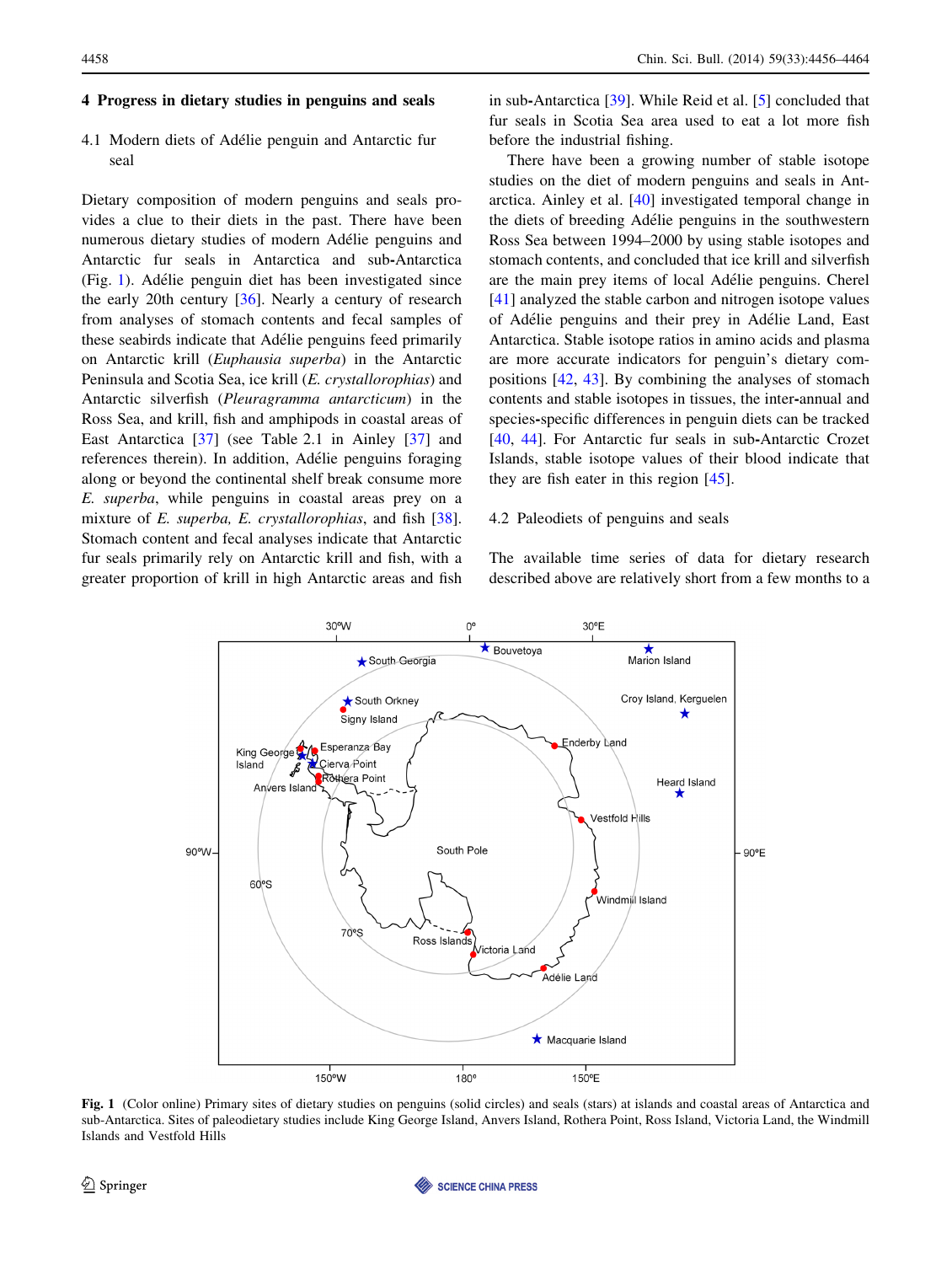few years in duration. Thus, the short time scale of these studies and lack of information on foraging habitat in some cases makes it difficult to interpret the data. For example, two studies on the diet of breeding Adélie penguins in the Vestfold Hills show contrasting results [\[46,](#page-7-0) [47\]](#page-7-0). The time series of dietary data collected on modern Adélie penguins is no more than 40 years [[37](#page-7-0), [40](#page-7-0), [48\]](#page-7-0); therefore, any longterm data from sediments would be important complements to these modern studies.

From identification of prey taxa such as otoliths and squid beaks preserved in the ornithogenic soils, we can infer paleodietary composition and how it may have changed in Adélie penguins in the past. The results from Anvers Island, Antarctic Peninsula, indicate that the diet of Adélie penguins there consisted primarily of squid (Psychroteuthis glacialis), Antarctic silverfish (Pleuragramma antarcticum), and lanternfish (Electrona antarc*tica*) over the past  $\sim$  500 years, with a higher proportion of squid prior to the Little Ice Age (LIA) and more fish during the LIA though silverfish still are the most important prey [\[8](#page-6-0)]. Similar research in northern Marguerite Bay, Antarctic Peninsula, demonstrated that Adélie penguins there primarily preyed on silverfish and squid over the past  $\sim 6,000$  years, with more silverfish during cold periods and more squid in warm periods [\[49](#page-7-0)]. Studies of ornithogenic soils in the Ross Sea region indicated that silverfish was the most abundant prey species of Adélie penguins in the past  $[50, 51]$  $[50, 51]$  $[50, 51]$  $[50, 51]$  $[50, 51]$ . In contrast with the results of Antarctic Peninsula, the inferred paleodietary composition of Adélie penguins in Ross Sea area consisted of less silverfish during cold time periods, and vise versa. For example, Polito et al. [[50\]](#page-7-0) found that silverfish had decreased in the diets of Adélie penguin at Ross Island over the past 600 years, perhaps in response to the onset of the LIA, and the proportion of silverfish in the diets of Adélie penguins in Victoria Land showed a peak from  $4,000$  to  $2,000$  years ago  $[51]$  $[51]$ , a period of a warm climate optimum. These results are in accordance with the dietary change of modern Adélie penguins in the southwestern Ross Sea where they consume less silverfish during cold years with increasing sea ice extent that may block access to the area where the silverfish were prevalent [[40,](#page-7-0) [52](#page-7-0)]. While due to the latitude gradient, the temperatures associated with ''cold'' in Marguerite Bay would be ''warm'' in the Ross Sea. The paleodietary data may also reflect the prey availability to penguins in Ross Sea affected by climate and sea ice. Prey remains recovered from ornithogenic soils in the Windmill Islands, East Antarctica, also indicated that silverfish was an important prey item for Adélie penguins in the past 9,000 years, but a gradual decrease in the remains of this species in increasingly older colonies may be due to the preservational problems [\[53](#page-7-0)].

Though ornithogenic soils contain direct prey remains of penguins, the inferred prey data in the past are scattered. In particular, all the prey remains from ornithogenic soils are non-krill components because krill could be easily and fully digested and lacks hard parts that typically preserve in these soils. To our knowledge, there is only one report on the paleodiet of seals [[30\]](#page-7-0), likely because old seal colonies and/or haul out sites are not well preserved in contrast to those of Adélie penguins.

Stable isotope analysis of tissues is an excellent tool for examining animal foraging habitats and diets [[11](#page-6-0), [14,](#page-6-0) [22](#page-6-0)]. This method allows assessment of the diets of ancient seabirds through their tissues preserved at specific sites [\[54](#page-7-0)]. Plentiful organic remains preserved in ornithogenic soils provide an opportunity to study the paleodiets of penguins by using stable isotope methodology. Emslie and Patterson [[55\]](#page-7-0) performed stable carbon and nitrogen isotope analyses on eggshell fragments of modern and ancient Adélie penguins in Antarctica and found an abrupt shift to lower trophic prey (i.e., krill) in penguin diets within the past  $\sim$  200 years.

In addition to the discontinuous ornithogenic soils, excrement and the included organic remains found in sediments deposited in lakes or ponds near penguin or seal colonies have been used as another important source for studying past changes in these species in Antarctica [\[56](#page-7-0)– [59](#page-7-0)]. These sediments and their organic remains are ideal for documenting dietary changes of penguins and seals in the past [[27,](#page-7-0) [30\]](#page-7-0). Huang et al. [\[30](#page-7-0)] studied dietary changes of Antarctic fur seals along the West Antarctic Peninsula during the 20th century by analyzing the  $\delta^{13}C$  and  $\delta^{15}N$ values of archival hairs in seal excrement sediments. The increasing  $\delta^{15}N$  values of seal hairs in the past century indicated a declining proportion of krill in their diets in agreement with the observed decreasing krill populations for the past 30 years. On a longer time scale, the diets of Adélie penguins in the Vestfold Hills varied significantly during the past 8,000 years, as indicated by stable nitrogen isotope values of bones and feathers handpicked from ornithogenic sediments [[27\]](#page-7-0). The depleted stable nitrogen isotope ratios of Adélie penguins during 8,500–7,600 a BP (before present) and 6,300–5,700 a BP indicated more krill in the penguin's diets, while the enriched ratios during 7,500–6,300 a BP and 4,800–2,200 a BP showed that penguins consumed higher trophic prey, primarily fish [\[27](#page-7-0)].

# 4.3 Paleodietary fluctuations in penguins and seals in association with climate change and sea ice extent

As one of the most spectacular seasonal changes on earth, the annual formation and retreat of Antarctic sea ice is an important driver of climate, the marine physical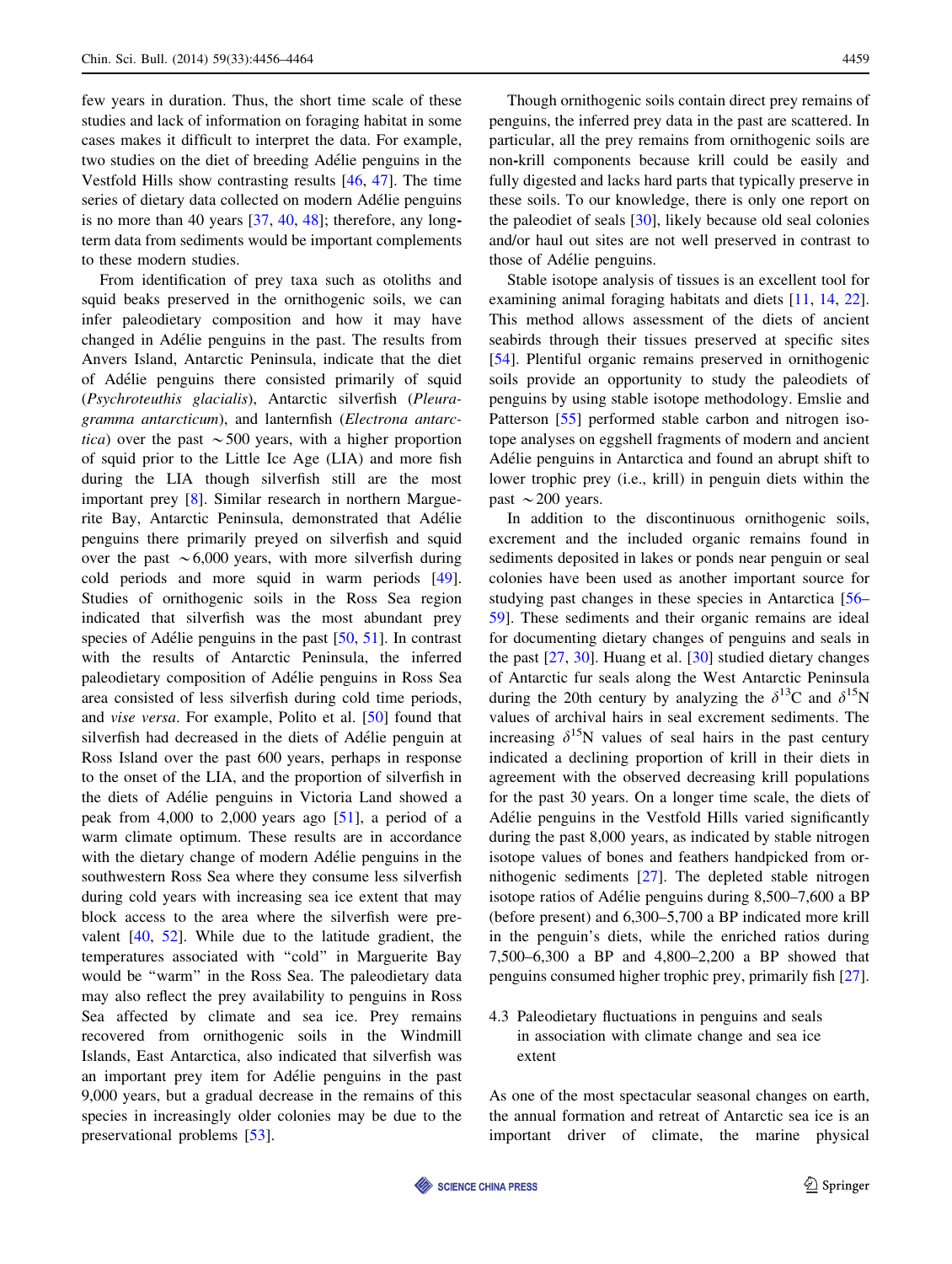environment and its ecological dynamics; sea ice is also impacted by both long-term climate change and short-term fluctuations in the marine environment (i.e., El Niño Southern Oscillation events) [[2,](#page-6-0) [60–62\]](#page-7-0). Antarctic krill is a cold-water planktonic species and it is very sensitive to climate change. The Antarctic krill-centered food web and thus the marine ecosystem also are sensitive to the changes of Antarctic sea ice extent. It is reported that both krill recruitment and its abundance are positively correlated with sea ice conditions in the preceding winter, with good recruitment and high abundance in extensive sea-ice years and poor recruitment and low density with reduced regional sea-ice formation [[63,](#page-7-0) [64](#page-7-0)] (Fig. 2). Krill abundance also has been linked with sea temperature and the latitudinal extent of cool water [[65\]](#page-7-0). Antarctic krill density, from scientific net sampling, has declined since the 1970s in the southwest Atlantic sector [\[64](#page-7-0)], accompanied by regional increasing sea surface temperature [\[66](#page-7-0)] and declining sea ice extent [\[67](#page-7-0)] during the same period. Winter sea ice cover is also a critical habitat for the spawning of silverfish [[68\]](#page-7-0) that is another important prey for penguins and seals.

As a keystone species of Southern Ocean food webs, krill forms an important linkage between the physical marine environment and its top predators. Sea ice affects penguin and seal foraging behavior through its influence on krill availability and abundance. Studies in the southwestern Ross Sea showed that sea ice extent and presence of baleen whales affected prey availability to Adélie penguins and thus their diets [[40,](#page-7-0) [52](#page-7-0), [69](#page-7-0)]. Dietary compositions of Adélie penguins and Antarctic fur seals could be an indicator of krill availability and abundance in foraging areas [\[70](#page-7-0)]. The long-term time series of data from archived seal hairs at Fildes Peninsula, King George Island, showed decreasing  $\delta^{15}N$  values in Antarctic fur seals over the past century. This trend suggests a declining proportion of krill in their diet and thus a decrease in relative krill abundance [\[30](#page-7-0)]. By comparing the regional sea surface temperature and sea ice extent in the past century (Fig. 3a), Huang et al. [\[30](#page-7-0)] proposed that the change of  $\delta^{15}N$  values in seals at Fildes Peninsula is likely due to the regional warming of the ocean with a concomitant decline in sea ice. The dietary change, reconstructed from nitrogen isotopes, in Adélie penguins in the Vestfold Hills showed strong correspondence with episodes of regional climate and sea ice changes over the past  $\sim 8000$  years (Fig. 3b): depleted  $\delta^{15}N$ ratios were recorded in penguin tissues dating to cold intervals with extensive sea ice, while enriched  $\delta^{15}N$  ratios were in tissues dating to warm periods [[27](#page-7-0)].

As discussed above, dietary changes in Adélie penguins and Antarctic fur seals are tightly linked with climate and sea ice extent, and thus the paleodietary changes in penguins and seals reflect sea ice conditions in the past, especially when comparing distinctly different climatic



Fig. 2 Sketch-process chart of Sea ice extent that affects krill population dynamics [[63](#page-7-0)] and thus the dietary change of penguins and seals



Fig. 3 Paleodietary change of Antarctic penguins and seals and their relationship with climate change and sea ice extent (redraw according to references [[27](#page-7-0), [30\]](#page-7-0)).  $\mathbf{a} \sim 80$ -year record of  $\delta^{15}$ N values of Antarctic fur seal hair (solid circle) in the Fildes Peninsula [[30](#page-7-0)] and the observed annual average sea ice extent (triangle) for the Palmer region from 1979 to 2004 [[67](#page-7-0)]; **b** an  $\sim 8000$ -year record of  $\delta^{15}N$ values of Adélie penguin bone (solid circle) and feather (triangle) in Vestfold Hills [[27](#page-7-0)] with reconstructed changes of climate and sea ice extent [[71](#page-7-0)]

periods. There is a debate about the sea ice conditions around the Scott Coast, Victoria Land, between 2,000–1,100 a BP. Studies [\[72](#page-8-0), [73](#page-8-0)] by Emslie and his coworkers found that after the penguin optimum between 4,000–2,000 a BP, this coastline was abandoned by breeding Adélie penguins and remains unoccupied today, probably due to extensive sea-ice coverage that blocked access to the ice-free coastline beginning at 2,000 a BP and persists to this day. Hall et al. [\[74](#page-8-0)], however, argue that a warm period occurred at  $\sim$  2,300–1,100 a BP as evidenced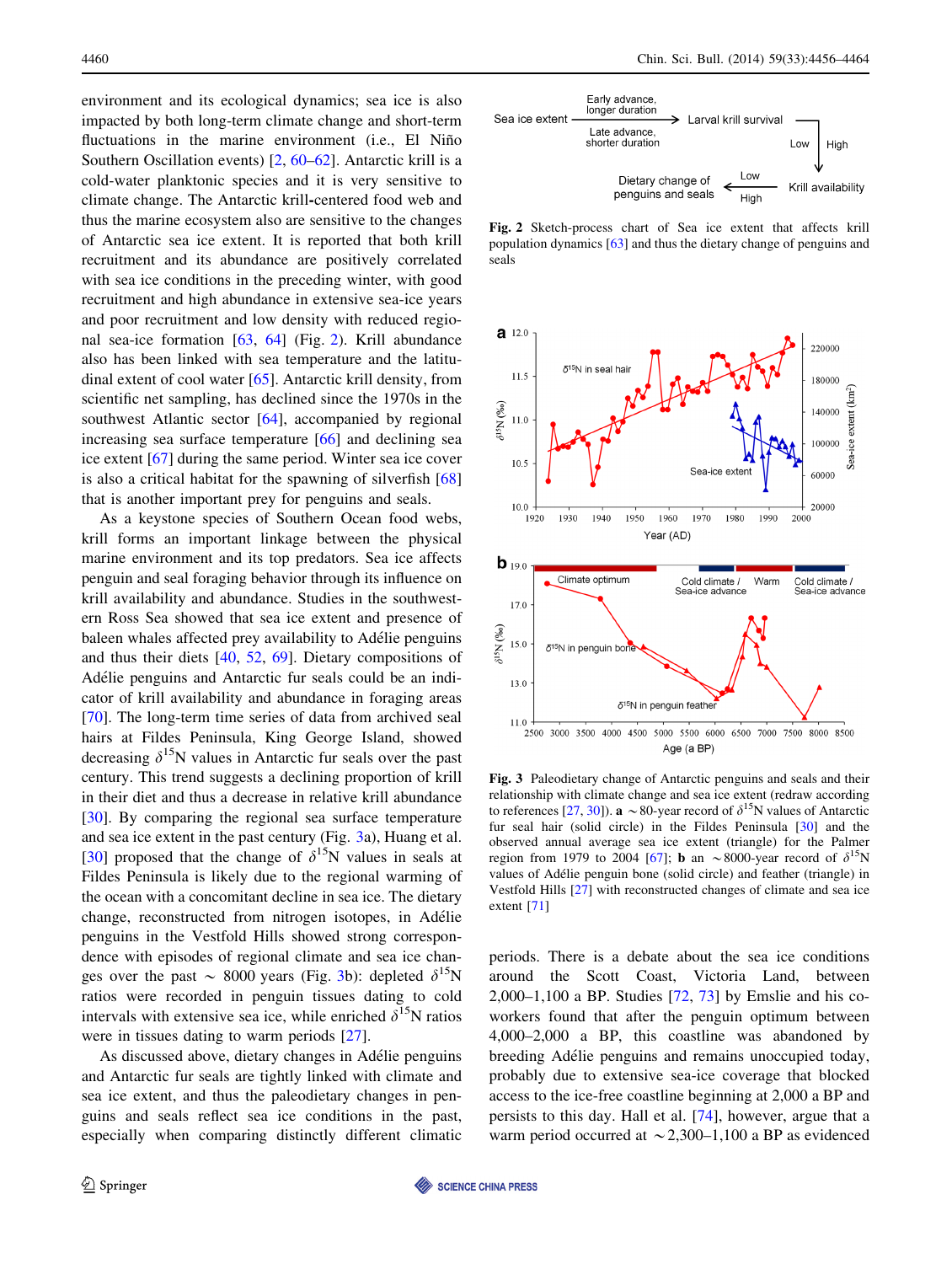<span id="page-5-0"></span>by abundant elephant seal remains (hair, bone) found in sediments along the Victoria Land Coast. They proposed that this ''seal optimum'' was due to warming that reduced coastal sea ice and allowed more seals to haul out and breed, and that sea-ice reduction was unfavorable for Adélie penguin populations. However, penguins respond quickly to changing sea ice conditions in the Ross Sea today, occupying coastline formerly blocked by ice [\[37](#page-7-0)], and appear to have done so in the past as well (i.e., the penguin ''optimum'' at 4,000–2,000 a BP on the Scott Coast). If this coast had been accessible to seals (and thus penguins) until 1,100 a BP, as proposed by Hall et al. [\[74](#page-8-0)], then penguin occupation should have persisted until that time, but it ended by 2,000 a BP when all colonies were abandoned. Moreover, no bona fide evidence of past seal breeding has been recovered (i.e., bones of pups) and the hairs and adult bones that have been found could have resulted from animals occasionally visiting this region on annual molt migrations. Investigation of paleodietary changes in penguins during this period could provide further evidence for climate and sea ice conditions at that time.

4.4 Historic human impacts on Southern Ocean ecosystems reflected in penguin paleodietary records

Historic human exploitation in Antarctica has modified the Southern Ocean ecosystems significantly [\[4](#page-6-0), [75\]](#page-8-0). For example at South George Island and the South Shetland Islands, Antarctic fur seals were hunted to near extinction from the late 18th to early 20th centuries [[76,](#page-8-0) [77\]](#page-8-0). With the ban of hunting in the Southern Ocean in the 1960s, Antarctic fur seal populations recovered rapidly throughout this region in the past several decades [\[56](#page-7-0), [78–80\]](#page-8-0). In the 20th century, whaling increased significantly in the Southern Ocean and 90 %–95 % of baleen whale (Mysticeti) populations were killed by mid-century [[81\]](#page-8-0). During the late 1970s to early 1980s, hundreds of thousands of tonnes of krill-dependant finfish were depleted from many parts of the Southern Ocean, especially Scotia Sea by intensive industrial fishing [\[82](#page-8-0), [83](#page-8-0)]. The severe depletion of these krill-eating predators was believed to have resulted in a large amount of unconsumed krill, thus forming the basis for the ''krill surplus hypothesis'' (KSH) in Southern Ocean ecosystems [[4,](#page-6-0) [84](#page-8-0)]. If true, it should be recorded in the paleodietary changes of Adélie penguins.

Emslie and Patterson [\[55](#page-7-0)] provided the first direct evidence in support of the KSH with stable carbon and nitrogen isotope analyses of Adélie penguin eggshell fragments from modern and ancient colonies. Their results showed an abrupt shift in penguin diet within the past  $\sim$  200 years to lower trophic krill [\[55](#page-7-0)] (Fig. 4), in accordance with the human removal of krill-eating seals, whales and fish in the Southern Ocean. Further stable isotope analysis on modern and ancient Gentoo penguin eggshells from the Antarctic Peninsula indicated additional, but weak support for the KSH, though this species feeds proportionally more on fish today and probably did so in the past [\[31](#page-7-0)]. Additional evidence for KSH has been reported by



Fig. 4  $\delta^{15}$ N values (mean  $\pm$  std) of modern and ancient (older than 500 years) Adélie penguins in Antarctica. These data compiled by Emslie and Patterson [\[55\]](#page-7-0) for the Ross Sea, Windmill Islands, and Antarctic Peninsula, Huang et al. [[27](#page-7-0)] for Vestfold Hills, Jaeger et al. [[85](#page-8-0)] for Adélie Land and Tierney et al. [[86](#page-8-0)] for MacRobertson Land

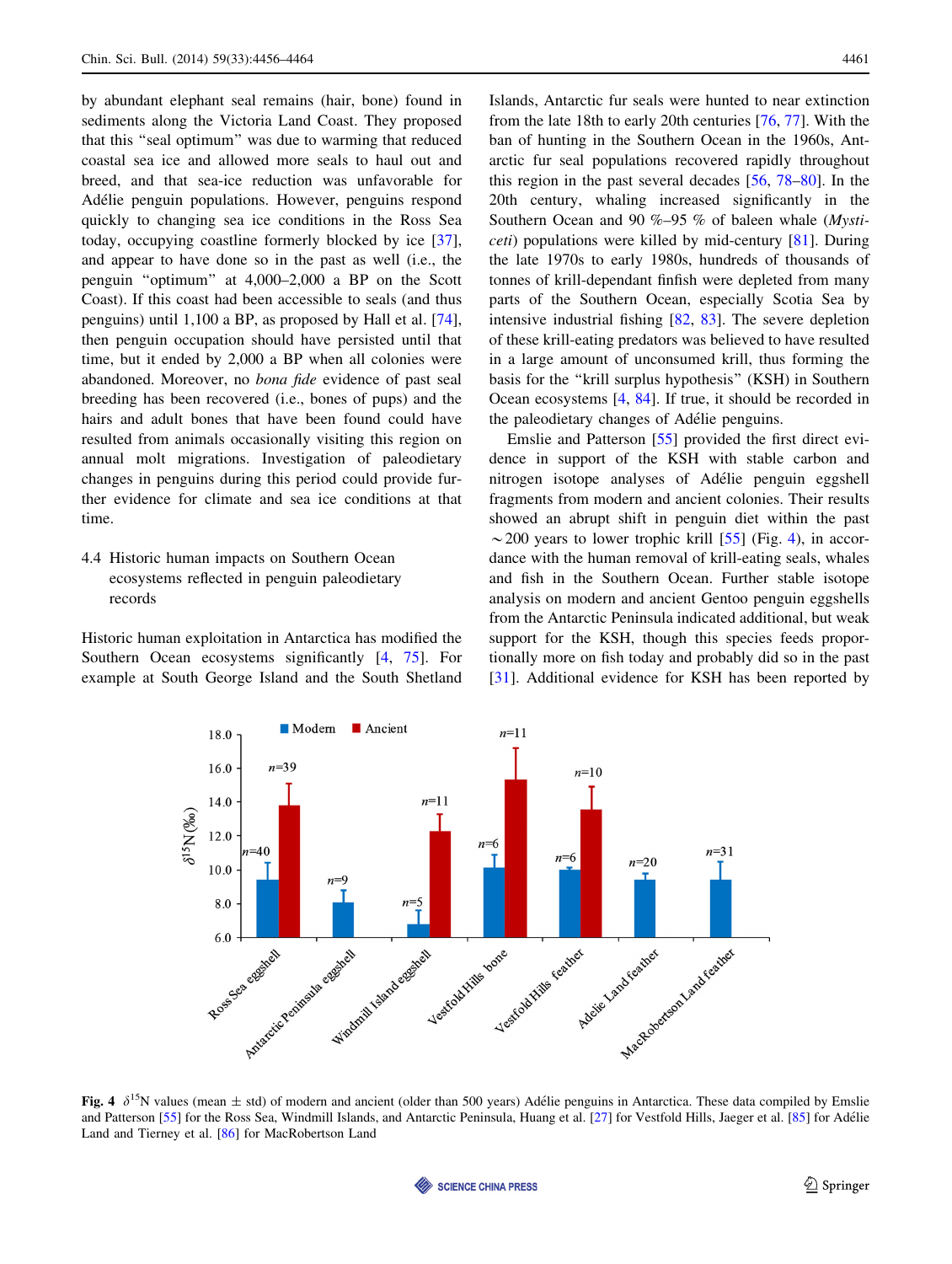<span id="page-6-0"></span>Huang et al. [\[27](#page-7-0)] in  $\delta^{15}N$  in modern to 8,000-year-old Adélie penguin bones and feathers extracted from ornithogenic sediments at the Vestfold Hills. They also documented an abrupt shift in penguin  $\delta^{15}N$  values between modern and ancient samples (Fig. [4\)](#page-5-0), with more depleted  $\delta^{15}$ N ratios in modern penguin samples, indicating a greater proportion of krill in their diet. Exactly when the KSH impacted penguin diets in the different regions and how it varied for specific species, additional investigations are required. In addition, Ainley et al. [[87\]](#page-8-0) showed that the methanesulfonic acid (MSA) signature in ice cores also changed in accord with the KSH.

## 5 Conclusions

We have reviewed the evidence that the diet of penguins and seals is tightly linked with their foraging habits, climate change, sea ice extent and prey depletion. Stable isotope analyses provide an excellent complement to traditional approaches for dietary studies (i.e., stomach lavage), and this method has developed rapidly for both dietary and paleodietary reconstructions in marine species. However, the issues of sample preservation, baseline trophic measurements and differences in isotopic fractionation among tissues should be considered carefully in stable isotopic analyses. As the methods continue to improve, stable isotope analysis could become an even more powerful tool for tracing paleodietary changes of Antarctic animals and their responses to natural climate, sea ice extent and human activities. The KSH has been supported with paleodietary changes in penguins; additional studies in other locations are needed, especially for documenting variation in the timing and extent of the krill surplus in different regions of the Southern Ocean.

Acknowledgements This work was supported by National Natural Science Foundation of China (41106162 and 40730107), the Chinese Polar Environment Comprehensive Investigation and Assessment Programmes (CHINARE2014-04-01 and CHINARE2014-02-01) and the Open Research Fund from SOA Key Laboratory for Polar Science in China (KP201207).

### References

- 1. Furness RW, Camphuysen CJ (1997) Seabirds as monitors of the marine environment. ICES J Mar Sci 54:726–737
- 2. Nicol S, Worby A, Leaper R (2008) Changes in the Antarctic sea ice ecosystem: potential effects on krill and baleen whales. Mar Freshwater Res 59:361–382
- 3. Reid K, Croxall JP (2001) Environmental response of upper trophic-level predators reveals a system change in an Antarctic marine ecosystem. Proc R Soc B 268:377–384
- 4. Laws RM (1977) Seals and whales of the Southern Ocean. Phil Trans R Soc B 279:81–96
- 5. Reid K, Davis D, Staniland IJ (2006) Spatial and temporal variability in the fish diet of Antarctic fur seal (Arctocephalus gazella) in the Atlantic sector of the Southern Ocean. Can J Zool 84:1025–1037
- 6. Wilson RP (1984) An improved stomach pump for penguins and other seabirds. J Field Ornithol 55:109–112
- 7. Reid K (1995) The diet of Antarctic fur seals (Arctocephalus gazella Peters 1875) during winter at South Georgia. Antarct Sci 7:241–249
- 8. Emslie SD, Fraser W, Smith RC et al (1998) Abandoned penguin colonies and environmental change in the Palmer Station area, Anvers Island, Antarctic Peninsula. Antarct Sci 10:257–268
- 9. DeNiro MJ, Epstein S (1978) Influence of diet on the distribution of carbon isotopes in animals. Geochim Cosmochim Acta 42:495–506
- 10. DeNiro MJ, Epstein S (1981) Influence of diet on the distribution of nitrogen isotopes in animals. Geochim Cosmochim Acta 45:341–351
- 11. Hobson KA, Piatt JF, Pitocchelli J (1994) Using stable isotopes to determine seabird trophic relationships. J Anim Ecol 63: 786–798
- 12. Iverson SJ, Arnould JPY, Boyd IL (1997) Milk fatty acid signatures indicate both major and minor shifts in the diet of lactating Antarctic fur seals. Can J Zool 75:188–197
- 13. Deagle BE, Chiaradia A, McInnes J et al (2010) Pyrosequencing faecal DNA to determine diet of little penguins: is what goes in what comes out? Conserv Genet 11:2039–2048
- 14. Bearhop S, Furness RW, Hilton GM et al (2003) A forensic approach to understanding diet and habitat use from stable isotope analysis of (avian) claw material. Funct Ecol 17:270–275
- 15. Sun LG, Emslie SD, Huang T et al (2013) Vertebrate records in polar sediments: biological responses to past climate change and human activities. Earth Sci Rev 126:147–155
- 16. Cherel Y, Hobson KA (2007) Geographical variation in carbon stable isotope signatures of marine predators: a tool to investigate their foraging areas in the Southern Ocean. Mar Ecol Progr Ser 329:281–287
- 17. Ambrose SH (1986) Stable carbon and nitrogen isotope analysis of human and animal diet in Africa. J Hum Evol 15:707–731
- 18. Hu YW, Shang H, Tong HW et al (2009) Stable isotope dietary analysis of the Tianyuan 1 early modern human. Proc Natl Acad Sci USA 106:10971–10974
- 19. Si Y, Lu¨ EG, Li X et al (2013) Exploration of human diets and populations from the Yanghai Tombs, Xinjiang. Chin Sci Bull (Chinese Ver) 58:1422–1429 (in Chinese)
- 20. Fry B (1988) Food web structure on Georges Bank from stable C, N, and S isotopic compositions. Limnol Oceangr 33:1182–1190
- 21. Cai DL, Li HY, Tang QS et al (2005) The foundation of successive trophic chart for food webs in the ecosystem of the Yellow and East China Seas: the result from carbon and nitrogen stable isotope techniques. Sci China Ser C Life Sci 35:123–130
- 22. Newsome SD, Clementz MT, Koch PL (2010) Using stable isotope biogeochemistry to study marine mammal ecology. Mar Mammal Sci 26:509–572
- 23. Ramos R, Gonzalez-Solis J (2012) Trace me if you can: the use of intrinsic biogeochemical markers in marine top predators. Front Ecol Environ 10:258–266
- 24. Mizutani H, Kabaya Y, Wada E (1985) Ammonia volatilization and penguin rookery high 15N/14N ratio in Antarctica. Geochem J 19:323–327
- 25. Mizutani H, Hasegawa H, Wada E (1986) High nitrogen isotope ratio for soils of seabird rookeries. Biogeochemistry 2:221–247
- 26. Lorenzini S, Baroni C, Fallick AE et al (2010) Stable isotopes reveal Holocene changes in the diet of Adélie penguins in Northern Victoria Land (Ross Sea, Antarctica). Oecologia 164:911–919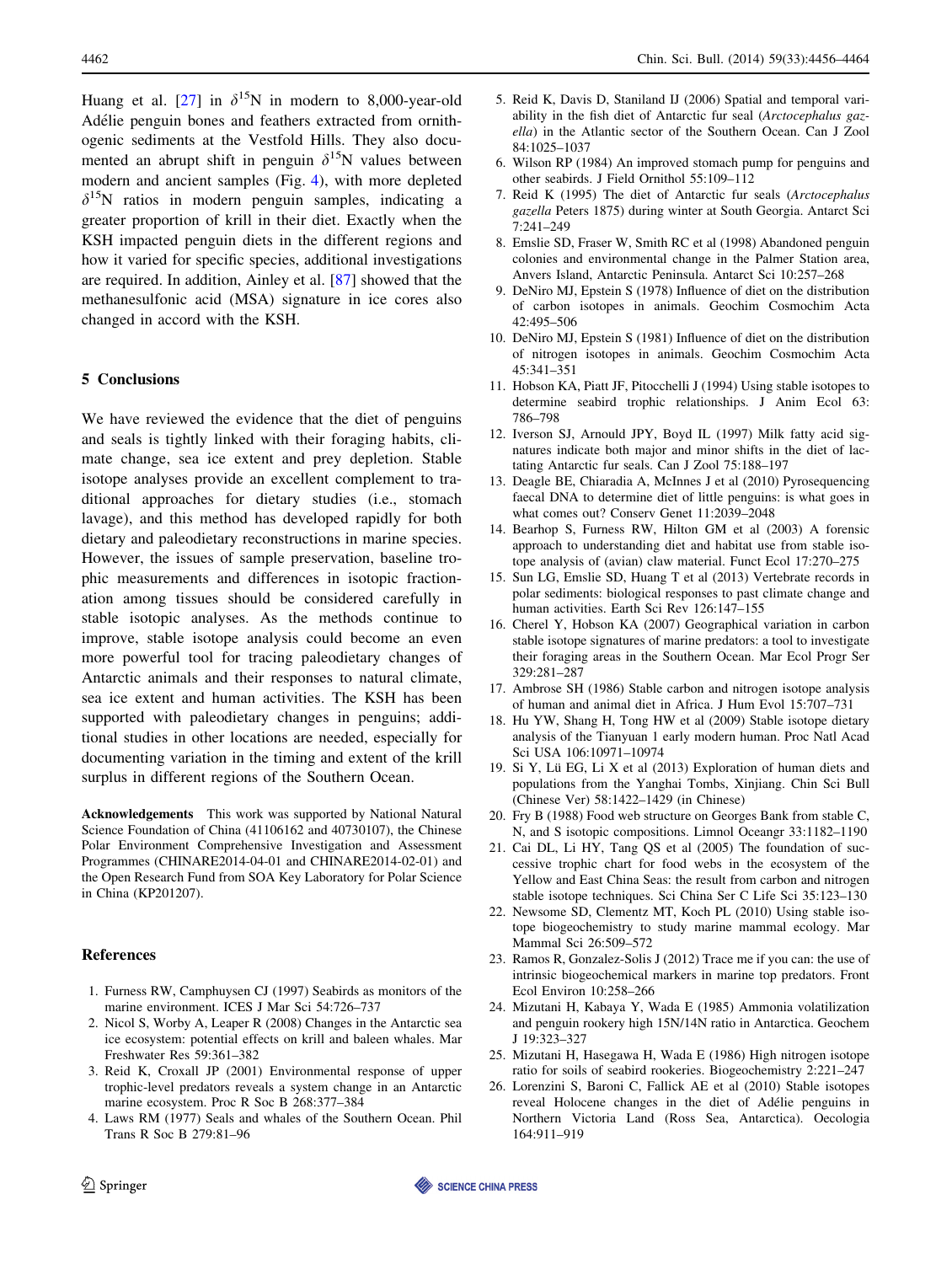- <span id="page-7-0"></span>27. Huang T, Sun LG, Long NY et al (2013) Penguin tissue as a proxy for relative krill abundance in East Antarctica during the Holocene. Sci Rep 3:2807
- 28. Huang T, Sun LG, Wang YH et al (2014) Transport of nutrients and contaminants from ocean to island by emperor penguins from Amanda Bay, East Antarctic. Sci Total Environ 468–469:578–583
- 29. Liu XD, Sun LG, Yin XB et al (2004) Paleoecological implications of the nitrogen isotope signatures in the sediments amended by Antarctic seal excrements. Prog Nat Sci 14:786–792
- 30. Huang T, Sun LG, Stark J et al (2011) Relative changes in krill abundance inferred from Antarctic Fur Seal. PLoS One 6:e27331
- 31. Emslie SD, Polito MJ, Patterson WP (2013) Stable isotope analysis of ancient and modern gentoo penguin egg membrane and the krill surplus hypothesis in Antarctica. Antarct Sci 25:213-218
- 32. Cavallerano EJ (2005) Temporal diagenetic alternations in Adélie penguin eggshells throughout the late Holocene of Antarctica. M.Sc. Thesis, University of North Carolina Wilmington
- 33. DeNiro MJ (1985) Post-mortem preservation and alternation of in vivo bone collagen isotope ratios in relation to palaeodietary reconstruction. Nature 317:806–809
- 34. Price TD, Blitz J, Burton JH (1992) Diagenesis in prehistoric bone: problems and solutions. J Archaeol Sci 19:513–530
- 35. Polito MJ, Reiss CS, Trivelpiece WZ et al (2013) Stable isotopes identify an ontogenetic niche expansion in Antarctic krill (Euphausia superba) from the South Shetland Islands, Antarctica. Mar Biol 160:1311–1323
- 36. Wilson EA (1907) Aves in British National Antarctic Expedition Report 1901–1904. Nat Hist 2:1–121
- 37. Ainley DG (2002) The Adélie penguin: bellwether of climate change. Columbia University Press, New York
- 38. Endo Y, Asari H, Watanuki Y et al (2002) Biological characteristics of euphausiids preyed upon by Adélie penguins in relation to sea-ice conditions in Lützow-Holm Bay, Antarctica. Polar Biol 25:730–738
- 39. Casaux R, Baroni A, Carlini A (1998) The diet of the Antarctic fur seal Arctocephalus gazella at Harmony Point, Nelson Island, South Shetland Islands. Polar Biol 20:424–428
- 40. Ainley DG, Ballard G, Barton KJ et al (2003) Spatial and temporal variation of diet within a presumed metapopulation of Adélie Penguins. Condor 105:95-106
- 41. Cherel Y (2008) Isotopic niches of emperor and Adélie penguins in Adélie Land, Antarctica. Mar Biol 154:813-821
- 42. Lorrain A, Graham B, Menard F et al (2009) Nitrogen and carbon isotope values of individual amino acids: a tool to study foraging ecology of penguins in the Southern Ocean. Mar Ecol Progr Ser 391:293–306
- 43. Beaulieu M, Ropert-Coudert Y, Le Maho Y et al (2010) Foraging in an oxidative environment: relationship between delta C-13 values and oxidative status in Adélie penguins. Proc R Soc B 277:1087–1092
- 44. Polito MJ, Trivelpiece WZ, Karnovsky NJ et al (2011) Integrating stomach content and stable isotope analyses to quantify the diets of pygoscelid penguins. PLoS One 6:e26642
- 45. Cherel Y, Hobson KA, Guinet C et al (2007) Stable isotopes document seasonal changes in trophic niches and winter foraging individual specialization in diving predators from the Southern Ocean. J Anim Ecol 76:826–836
- 46. Green K, Johnstone G (1988) Changes in the diet of Adélie penguins breeding in East Antarctica. Aust Wildlife Res 15:103–110
- 47. Puddicombe RA, Johnstone GW (1988) The breeding season diet of Adélie penguins at the Vestfold Hills, East Antarctica. Hydrobiologia 165:239–253
- 48. Fraser WR, Hofmann EE (2003) A predator's perspective on causal links between climate change, physical forcing and ecosystem. Mar Ecol Prog Ser 265:1–15
- 49. Emslie SD, McDaniel JD (2002) Adélie penguin diet and climate change during the middle to late Holocene in northern Marguerite Bay, Antarctic Peninsula. Polar Biol 25:222–229
- 50. Polito M, Emslie SD, Walker W (2002) A 1000-year record of Adélie penguin diets in the southern Ross Sea. Antarct Sci 14:327–332
- 51. Lorenzini S, Olmastroni S, Pezzo F et al (2009) Holocene Adélie penguin diet in Victoria Land, Antarctica. Polar Biol 32: 1077–1086
- 52. Ainley DG, Wilson PR, Barton KJ et al (1998) Diet and foraging effort of Adélie penguins in relation to pack-ice conditions in the southern Ross Sea. Polar Biol 20:311–319
- 53. Emslie SD, Woehler EJ (2005) A 9000-year record of Adélie penguin occupation and diet in the Windmill Islands, East Antarctica. Antarct Sci 17:57–66
- 54. Ainley DG, Hobson KA, Crosta X et al (2006) Holocene variation in the Antarctic coastal food web: linking delta D and delta C-13 in snow petrel diet and marine sediments. Mar Ecol Progr Ser 306:31–40
- 55. Emslie SD, Patterson WP (2007) Abrupt recent shift in delta C-13 and delta N-15 values in Adélie penguin eggshell in Antarctica. Proc Natl Acad Sci USA 104:11666–11669
- 56. Hodgson DA, Johnston NM (1997) Inferring seal populations from lake sediments. Nature 387:30–31
- 57. Sun LG, Xie ZQ, Zhao JL (2000) Palaeoecology—a 3,000-year record of penguin populations. Nature 407:858
- 58. Sun LG, Liu XD, Yin XB et al (2004) A 1500-year record of Antarctic seal populations in response to climate change. Polar Biol 27:495–501
- 59. Liu XD, Nie YG, Sun LG et al (2013) Eco-environmental implications of elemental and carbon isotope distributions in ornithogenic sediments from the Ross Sea region Antarctica. Geochim Cosmochim Acta 117:99–114
- 60. Arrigo KR, Worthen D, Schnell A et al (1998) Primary production in Southern Ocean waters. J Geophys Res 103:15587–15600
- 61. Parkinson CL (2004) Southern Ocean sea ice and its wider linkages: insights revealed from models and observations. Antarct Sci 16:387–400
- 62. Arrigo KR (2013) Sea ice ecosystems. Annu Rev Mar Sci 6:13.1–13.29
- 63. Loeb V, Siegel V, HolmHansen O et al (1997) Effects of sea-ice extent and krill or salp dominance on the Antarctic food web. Nature 387:897–900
- 64. Atkinson A, Siegel V, Pakhomov E et al (2004) Long-term decline in krill stock and increase in salps within the Southern Ocean. Nature 432:100–103
- 65. Nicol S, Pauly T, Bindoff NL et al (2000) Ocean circulation off east Antarctica affects ecosystem structure and sea-ice extent. Nature 406:504–507
- 66. Gille ST (2002) Warming of the Southern Ocean since the 1950s. Science 295:1275–1277
- 67. Ducklow HW, Baker K, Martinson DG et al (2007) Marine pelagic ecosystems: the West Antarctic Peninsula. Phil Trans R Soc B 362:67–94
- 68. Schofield O, Ducklow HW, Martinson DG et al (2010) How do polar marine ecosystems respond to rapid climate change? Science 328:1520–1523
- 69. Ainley DG, Ballard G, Dugger KM (2006) Competition among penguins and cetaceans reveals trophic cascades in the western Ross Sea, Antarctica. Ecology 87:2080–2093
- 70. Agnew DJ (1997) Review—the CCAMLR Ecosystem Monitoring Programme. Antarct Sci 9:235–242
- 71. Denis D, Crosta X, Schmidt S et al (2009) Holocene productivity changes off Adélie Land (East Antarctica). Paleoceanography 24:PA3207